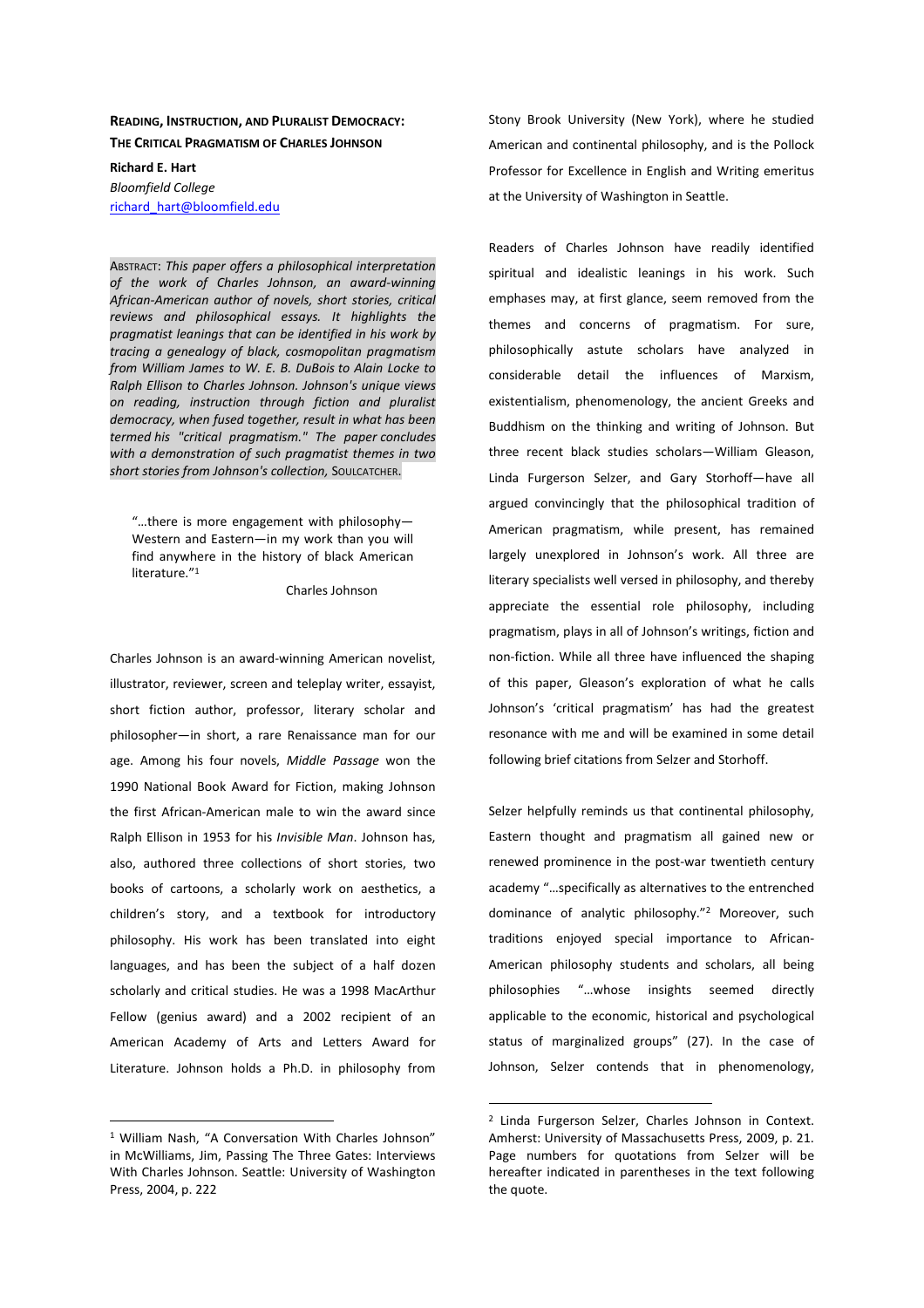Marxism and pragmatism he discovered 'alternative epistemologies' that provided "…a method for exploring the repressed subject position of African-Americans and a justification for practicing black philosophical fiction" (49). Taken together these philosophies merged in such a way as to enable Johnson to create his own, original contribution to a critical moment in the history of philosophy in America and to American philosophy more particularly. Accordingly, with regard to themes dear to pragmatism, Selzer directs readers to Johnson's essay, "Philosophy and Black Fiction," wherein he defines philosophical black fiction as "art that interrogates experience," with the further claim that "philosophical hermeneutics and the exploration of meaning are native to all literary production."<sup>3</sup>

Storhoff adds to an emerging portrait of Johnson's pragmatism by pointing out that his view of history is fundamentally pragmatic in the sense that "Knowledge of the past is important primarily as a means toward a greater end: improving the health of the present. Johnson stresses the freedom and power of the present to use the past, recognizing that the past is always, like the nation itself, a continuous and evolving creation in the present moment."<sup>4</sup> This insight applies to individuals as well.

Storhoff further characterizes Johnson's vision as broadly ecological and melioristic, noting that American pragmatism is clearly one "…philosophical branch that becomes a thematic structure in Johnson's work," though "treated with subtlety and qualification" (16). Even further, he suggests a possible link with contemporary pragmatism, such as Cornel West's

 $\overline{a}$ 

'prophetic pragmatism,' in which humanist ethics, democratic liberalism, and an Old Testament sense of justice are conjoined. But perhaps his most salient point resides in the contention that Johnson's work adds to an "…American pragmatism that insists that all theoretical systems must begin with the actual, historically concrete, temporal experience of a person living through an ordinary life" (72). No wonder then that Johnson, the philosopher, became a writer of fiction.

I have thus far used the phrase 'black philosophical pragmatism' while my title refers to Johnson's 'critical pragmatism.' What do these terms mean in the context of the present inquiry? In seeking an answer, we will be aided by the work of Princeton University scholar, William Gleason, and by brief, suggestive interpretations of some of Johnson's critical reviews and two of his short stories. After summarizing Gleason's basic argument and reflecting interpretively on two samples of Johnson's short fiction, I will discuss further the terms in the title of this paper, drawing them together as a way of hopefully offering a persuasive case for Johnson as pragmatist.

In various of Johnson's critical essays, book reviews and fictional works, such as his last novel, *Dreamer*, and the short story collection, *Soulcatcher*, Gleason finds his pragmatic vision emerging in its full complexity. Such historical fictions, he claims, "…advance Johnson's pragmatic program for a contemporary politics of reading by imaginatively representing—often through explicit scenes of directed readings and practical instruction—the pluralist democracy he sees struggling to be born."<sup>5</sup> Gleason, thereby, detects ways in which Johnson's work resonates, for instance, with a particular strain of American pragmatism, "…cosmopolitan and

<sup>&</sup>lt;sup>3</sup> Charles Johnson, "Philosophy and Black Fiction," in Byrd, Rudolph, ed., I Call Myself An Artist: Writings By and About Charles Johnson. Bloomington: Indiana University Press, 1999, pp. 80, 84.

<sup>4</sup> Gary Storhoff, Understanding Charles Johnson. Columbia, S.C.: University of South Carolina Press, 2004, p. 149. Page numbers for quotations from Storhoff will be hereafter indicated in parentheses in the text following the quote.

<sup>&</sup>lt;sup>5</sup> William Gleason, "'Go There,' The Critical Pragmatism of Charles Johnson," in Connor, Marc C. and Nash, William R., eds., Charles Johnson: The Novelist as Philosopher. Jackson, MISS: University Press of Mississippi, 2007, p. 83. Page numbers for quotations from Gleason will be hereafter indicated in parentheses in the text following the quote.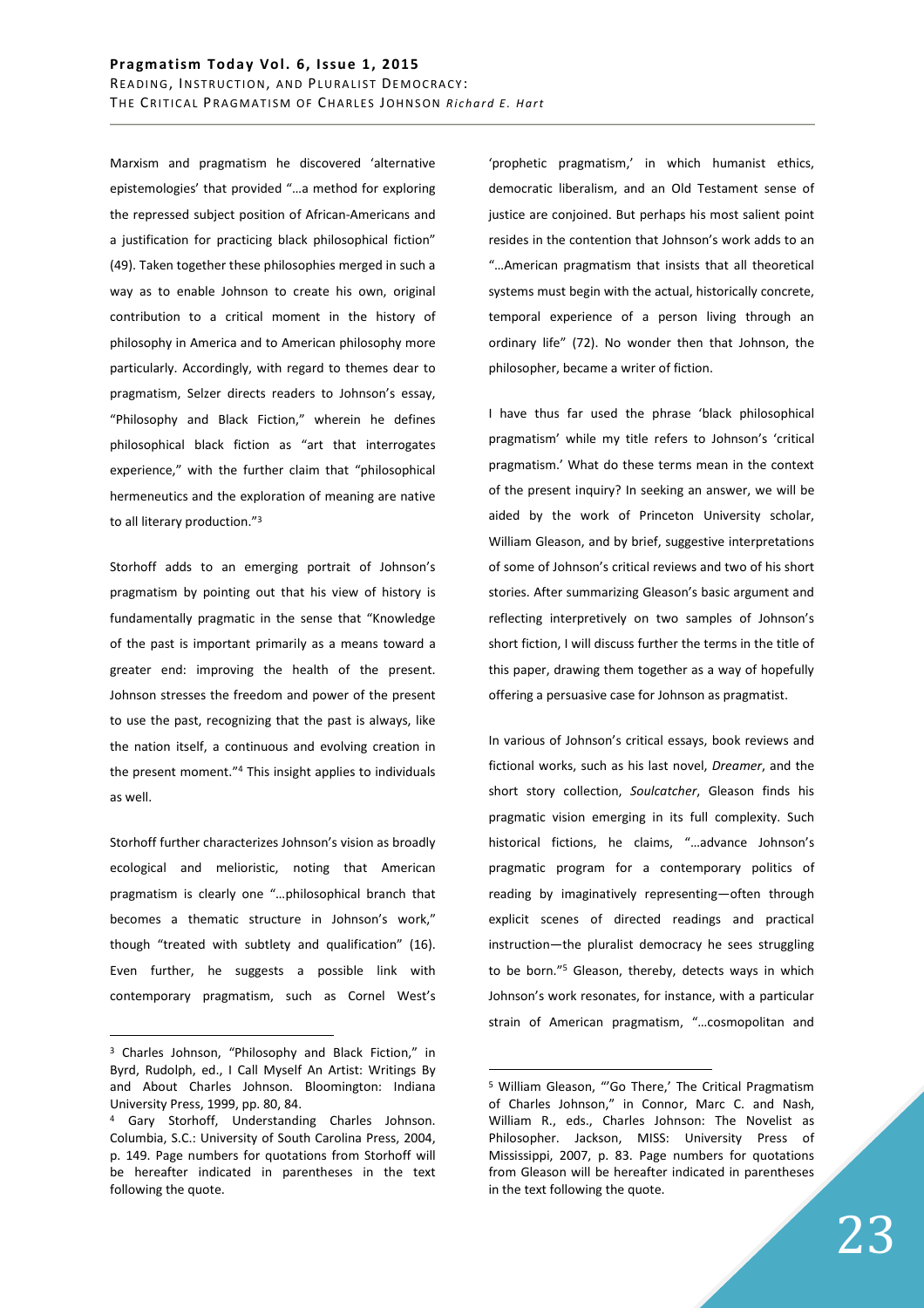pluralist in its leanings, that has had an ongoing significance for many black cultural workers" (83). In effect, he sees Johnson (over the past four plus decades) becoming increasingly committed to certain blueprints suggestions for reading, thinking and living in contemporary America-- which, in turn, represent what might be considered Johnson's strategic interventions in vital historical and cultural debates that show surprising debts to a certain revised lineage in philosophical pragmatism. While Gleason does not claim that pragmatism is the only, or strongest, philosophical influence on Johnson's work, this newly conceived lineage, placing him in an evolving strain of pragmatist concern and thought, amplifies our understanding of Johnson's robust philosophical imagination. A brief look at this proposed line of development in pragmatist thought follows.

 While a common shorthand version of the development of early pragmatism correctly draws a line from Emerson to James to Dewey, Gleason identifies another branch of the genealogical tree of particular importance in the context of African-American literary, cultural and philosophical history. This expanded lineage begins with James but extends to DuBois and Alain Locke. While noting important differences between these two figures (particularly in their studies of philosophy), Gleason claims that both embraced a central feature of James's philosophical method, namely his 'pragmatic pluralism.' He then contrasts pragmatic pluralism with the better known earlier call for 'cultural pluralism,' a strategy of recognizing and preserving multiple and discrete ethnic groups in a celebration of what might be called identity logic. Gleason asserts that black philosophers like Locke followed James's pragmatic pluralist lead and called for a deracialized and universalist approach to culture, perhaps best captured by the term, 'cosmopolitanism.' It is through "…the figure of the cosmopolitan…the person who belongs to the whole world---that African-American pragmatists of the early twentieth century projected their complex view of international human identity and

human creation, summed up in Locke's credo that 'culture has no color' " (84).

 In critically interrogating 'identity logic', Gleason adds two additional figures to this expanded line of pragmatist evolution—Ralph Ellison and Charles Johnson. He appropriates a useful, though perhaps puzzling, phrase from scholar, Ross Posnock, namely, 'antirace race men and race women,' and applies it to both Ellison and Johnson, whom he characterizes as pluralist, democratic pragmatists. Such figures "…do not believe in essential racial identities (thus they are 'antirace') and yet…act in what they perceive as the best interests of the race, instead of sitting idly by" (85). Such literary artists vigorously assert the freedom of art from a binding racial representativeness while simultaneously rooting their work deeply in black history, experience and culture, seeking, if you will, a form of race uplift. This sort of pragmatist legacy, of course, resists the separatism (racial, cultural and philosophical) explicit, for example, in the Black Arts Movement of the 1960's and 70's, a movement to which the young Charles Johnson was initially attracted.

 Overall I tend to concur with Gleason's judgment that Johnson is arguably the best example of a contemporary black writer who belongs to and extends this important and influential branch of the pragmatist tradition. Put more concretely, Gleason identifies Johnson as "…the most salient contemporary practitioner of the cosmopolitan pragmatism articulated by DuBois, Locke and Ellison" (86). However, unlike other artist/scholars of his generation, Johnson's participation in the pragmatic turn of the twentieth century reveals itself on several levels and in very public ways. Through his many critical essays, op-ed pieces, and book reviews for leading publications,<sup>6</sup> along with his award winning fiction, he

<sup>&</sup>lt;sup>6</sup> Gleason champions Johnson's critical essays and book reviews, in particular, as powerful loci for his philosophic and pragmatist concerns, claiming that his reviews "…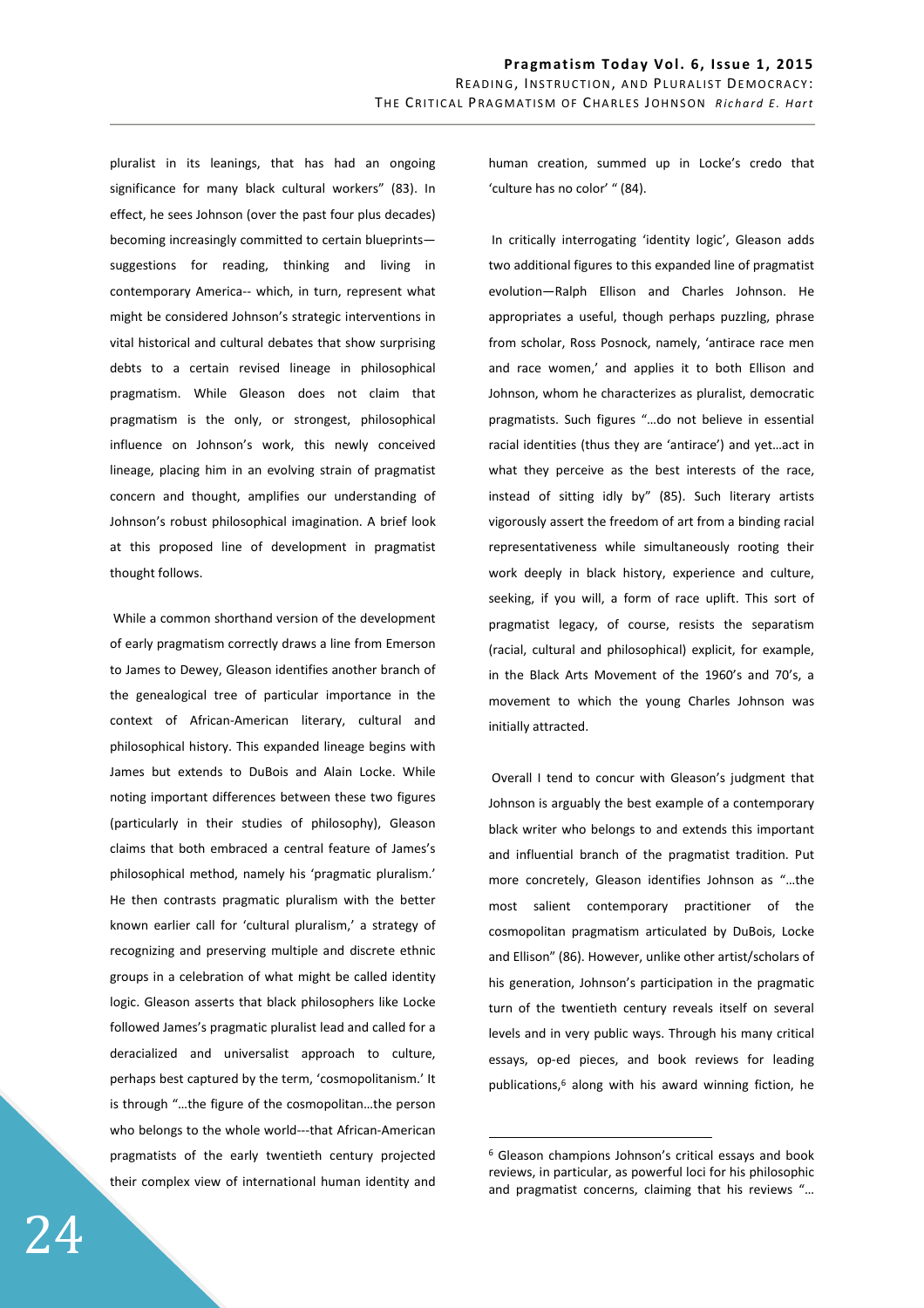has positioned himself as a very public antirace race man. Given all these factors, Gleason concludes, "Johnson stands as the most important latetwentieth/early twenty-first century black practitioner of the Jamesian pragmatic pluralism of DuBois, Locke and Ellison. " Moreover, "Johnson is the inheritor, and also necessarily the updater, not only of their democratic cosmopolitanism, their suspicion of identity logic, and their sense of 'overlap as the condition of culture,' but also of their roles as public intellectuals" (87). In sum, Gleason proposes a genealogy of black, cosmopolitan pragmatism leading from James to Dubois to Locke to Ellison to Johnson. The most significant and recurring pragmatist themes, linking these figures together, appear then to be, 1) pragmatist pluralism, 2) a focus on relations and intersubjectivity, 3) democratic cosmopolitanism, 4) abiding suspicion of essentialist identity logic, and 5) exploration of the role of public intellectual.

Johnson's life experience and philosophical leanings align him with the social and political dimension of pragmatist thought, rather than strictly the metaphysics, epistemology or logic of the pragmatist tradition. As such, we note something distinctive in his work, namely, a complex relationship between writing and reading, instruction (non-didactic), democracy and prospects for

<u>.</u>

evince a similar [to his fiction] interventional and instructional pragmatics"(88). In his very first review (1977) of Richard Wright's American Hunger, Johnson invokes William James in the first paragraph, proceeding to challenge both the segregatory impulse of much reviewing and solipsistic aesthetics of recent works of fiction. His main point in the review is that Wright is a deeply gifted 'archeologist of consciousness,' a 'dramatist of an open black consciousness.' As such he revitalizes our perceptions and values, our ways of seeing others and our world. In numerous other reviews, Johnson emphasizes the move to intersubjective communication as a pre-condition for change in the world. In a pragmatist spirit, he often returns to the themes of interconnection, the priority of relations over isolated things and beings, the communicative and pedagogic functions of language, and the role of interpretation as an opening to the other and the world.

social change. This returns us to the terms employed in the title of this paper. In brief, his fiction and non-fiction writings frequently offer an educational and democratic critique in which Johnson subtly guides his readers through the crucial questions of what, how and why to read. His goal is always exploration of ideas and liberating instructional insight rather than sheer dogmatism, as he seeks to provide active and practical directions to readers. He presupposes a basic and necessary relationship between good writing (literary art), responsible reading, and clear (critical) thinking for the health of a democratic society. As pragmatists like Dewey have insisted, democracy requires the capacity for, and practice of, critical reasoning if it is to resist the enemies of the democratic process itself. Johnson's 'aesthetic instructions' (e.g., writing in different styles, developing the wholeness of characters), therefore, are never strictly for the sake of aesthetics or culture in isolation, but rather for an invigorated democratic practice. His own very personal aesthetic stance is, thus, cast in a language recalling the cosmopolitan and universalist concerns identified earlier in James, Dubois, Locke and Ellison. Such a perspective entails that each of us as persons, as well as each society, is best understood in terms of what Johnson likes to call interdependent cultural mongrels (consider, for instance, his story, "Dr. King's Refrigerator"). A pointed example of this perspective is reflected in a somewhat reluctant Johnson gradually evolving from early criticism to a place wherein he fully appreciates and praises Ellison for his integrative, pluralist, democratic pragmatism.

Reading, instruction and pluralist democracy, as conceived and practiced by Johnson, are, when fused together, what Gleason describes as Johnson's 'critical pragmatism.' Johnson himself once stated. "I read for three reasons: to laugh, to cry, and to learn something."<sup>7</sup>

<sup>&</sup>lt;sup>7</sup> Charles Johnson, "A Symposium on Contemporary American Fiction," Michigan Quarterly Review (1987), p. 755.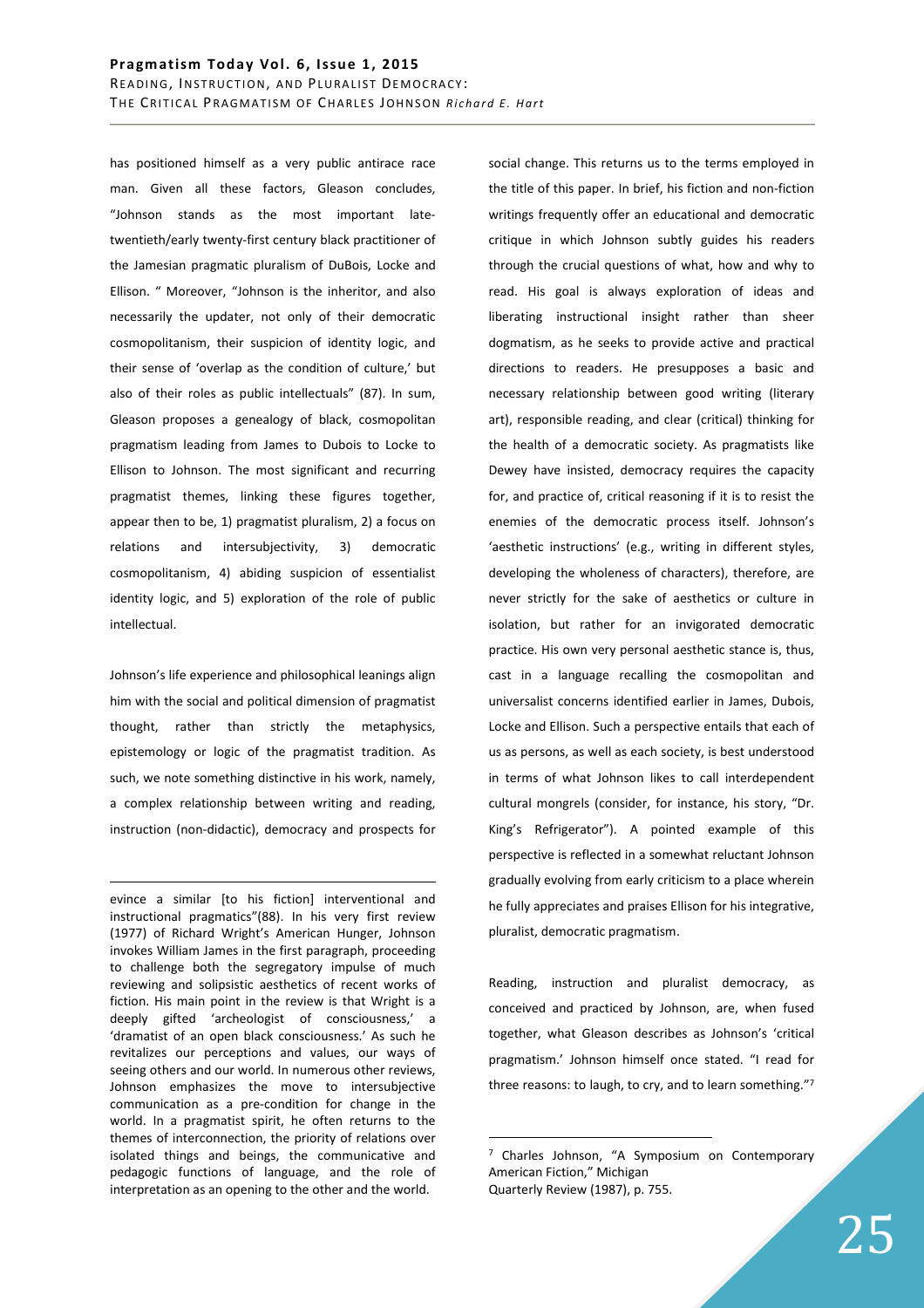In reference to what could be termed a contemporary politics of reading, he reminds us that reading (and writing, of course) can be a radical, ethical act of critique and catalyst for change. In this he echoes Camus or the Sartre of *What Is Literature?* If undertaken with critical evaluation, reading can and should be at times focused on social problems and directed toward social change. Indeed, authors can, through their art, offer practical instruction. Such instruction is implicit to fictions that teach. For Johnson, fiction or, better literary art, is never simply for entertainment or temporary distraction from life. Fiction must involve vital engagement with lived experience and interpretation, and, in the best examples, stimulates critical insight and breakthrough learning. Pluralist democracy, as noted earlier when articulating a plausible black pragmatist genealogy, is then for Johnson a cosmopolitan reality, or better yet, a prospect, struggling to be born or fully realized.

 This complex, multi-layered relationship between reading, instruction and thought, and democracy is what yields, in its highly unique mixture, Johnson's 'critical pragmatism.' This particular sensibility is on display in numerous of Johnson's short stories, including those found in Soulcatcher and Other Stories.<sup>8</sup> Some brief, interpretive suggestions concerning two of the stories should help to illustrate Johnson's outlook on reading, instruction and democratic social change.

In "Poetry and Politics" artistic freedom is the cherished goal, while interwoven with racial and gender issues. In the narrative, Johnson stages a conversation between celebrated African-American poet, Phyllis Wheatley, and her mistress about Phyllis's latest poem, a rather poor attempt at protest art. In this scene, says Gleason, "Johnson dramatizes what are surely his own concerns about the perceived necessity for African-American artists to speak truth to power rather than to beauty"

(97). In truth, for Johnson there need not be an either-or choice. Speaking truth to power and beauty can and should occur simultaneously. The racial and aesthetic ambiguity of the narrative is captured in a final scene wherein the mistress reads Phyllis a letter from nonother than George Washington, who thanks and praises her for an earlier poem celebrating his virtues. He applauds her genius as a poet (not as a woman or African-American), while revealing that he resisted having the poem published for fear it would bring accusations of vanity upon him. For Phyllis the confounding lesson of the letter is highlighted when Washington signs off with an expression of his great respect, referring to himself as her obedient and humble servant. The word, 'servant,' causes Phyllis to ask her mistress, "This is a complicated time, isn't it?, a multilayered question to say the least. So, what instruction are readers to take from the overt reversal of the racial and gender power dynamic that ends the story? What might it suggest about intellectual and artistic freedom that triumphs over stereotypes, hostility and socially structured role expectations? What might it imply about open-mindedness and respect for integrity in artistic production? What does it reveal about interconnection, dialogue, and democratic respect for diversity? The story provokes questions, but does not give firm or final answers.

In "The People Speak" Johnson creates a fictional newspaper article to reveal to his readers the unanimous vote taken by roughly three thousand black Philadelphians to reject a proposed African colonization plan promoted by prominent black leaders. In "Poetry and Politics" Phyllis Wheatley had resisted becoming a pamphleteer for the purpose of redressing injustice. In her thought, while such writings, including news articles, may stir people for a moment, in the long course of history they will be forgotten just as the injustices they assailed will be forgotten. At best, such items may be preserved as historical documents, but never carry the power of art or philosophical argument. Johnson himself

<sup>8</sup> Charles Johnson, Soulcatcher and Other Stories: Twelve Powerful Tales About Slavery. New York: Harcourt, 1998.